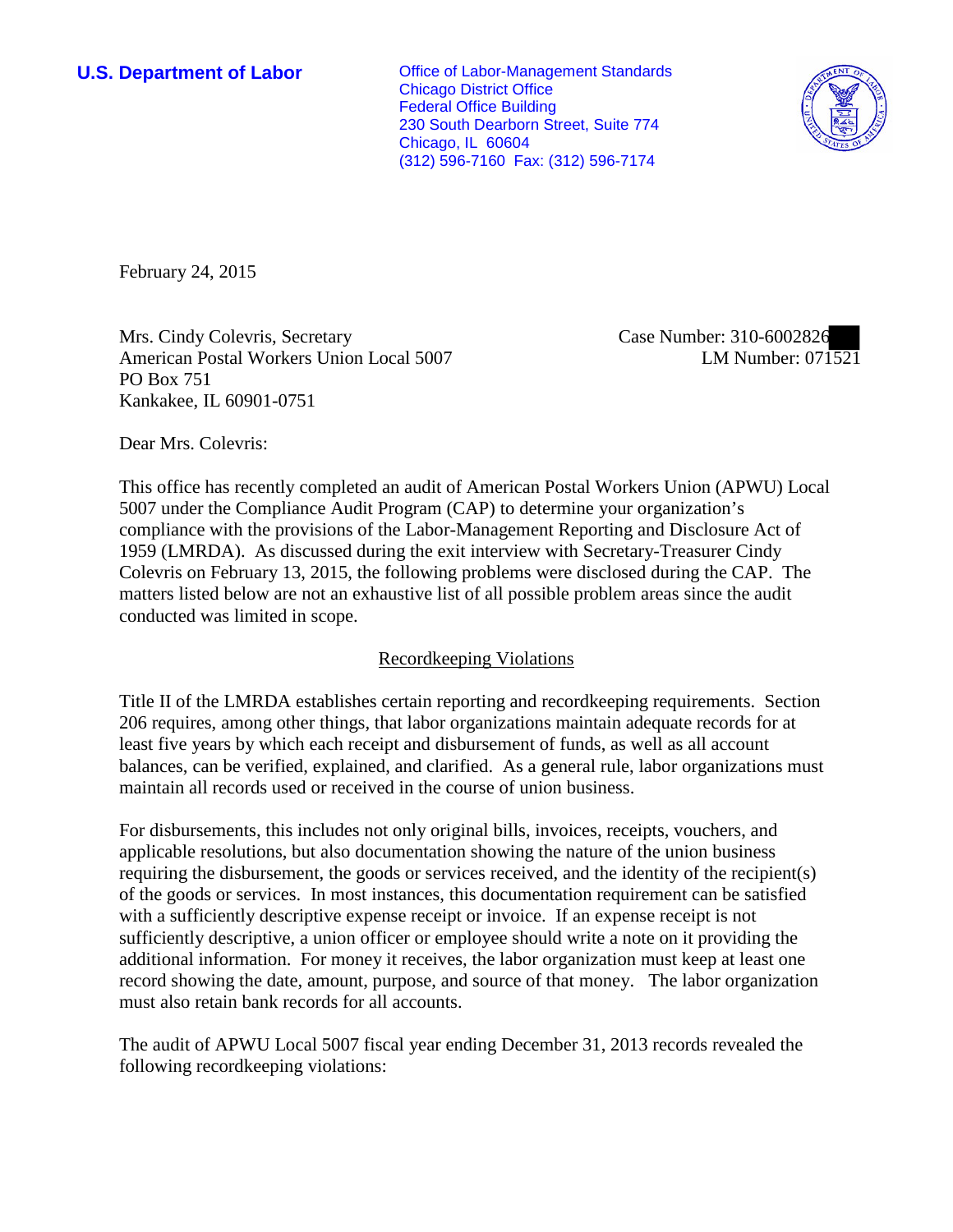Mrs. Cindy Colevris February 24, 2015 Page 2 of 5

1. Failure to Retain Disbursement Records

to be the premium for accidental insurance. Local 5007 failed to retain receipts and other supporting documentation to verify disbursements of union funds. Specifically, the union did not retain adequate documentation to verify at a minimum the following disbursements: \$1,797.03 for purchases using a Staples credit card, \$1,749.00 paid to the U.S. Postmaster, a \$500.00 scholarship check paid to scholarship check paid to the SPWU for what appears

 Labor organizations must retain original receipts, bills, and vouchers for all disbursements. The president and treasurer (or corresponding principal officers) of your union, who are required to sign your union's LM report, are responsible for properly maintaining union records.

2. Failure to Maintain Receipt Records

 Local 5007 did not maintain records to verify \$97.22 deposited into the union's savings three certificates of deposit were solely to earn interest and hold savings. Although you account on February 25, 2013. During the organizational interview, you explained that you do not make deposits because the APWU electronically deposited receipts into the union's checking account. You further explained that all receipts and disbursements occurred within the union checking account, adding the union's savings account and acknowledged making the \$97.22 deposit into the savings account, you could not recall how the union received this money.

Union receipt records must include an adequate identification of all funds the union receives. The records should show the date, the amount received, and the source of the money.

3. Failure to Maintain Bank Statements and Interest Statements

Local 5007 did not maintain all bank statements mailed to the union during the audit period. These records were obtained after OLMS contacted the union to schedule the audit. The union must maintain all financial records, including bank statements and interest statements for the required time period.

4. Failure to Maintain Union Financial Records

 checking account at the end of year. The January 6, 2014 bank statement ending balance was \$7,348.14 less \$936.00 in outstanding checks totaling approximately \$6,412.14. You Local 5007 check register maintained in QuickBooks could not be reconciled with the bank statements. Specifically, the December 31, 2013 check register balance was \$2,845.55, which was approximately \$3,566.59 below the amount the union had in its explained during the organizational interview, which occurred at the beginning of the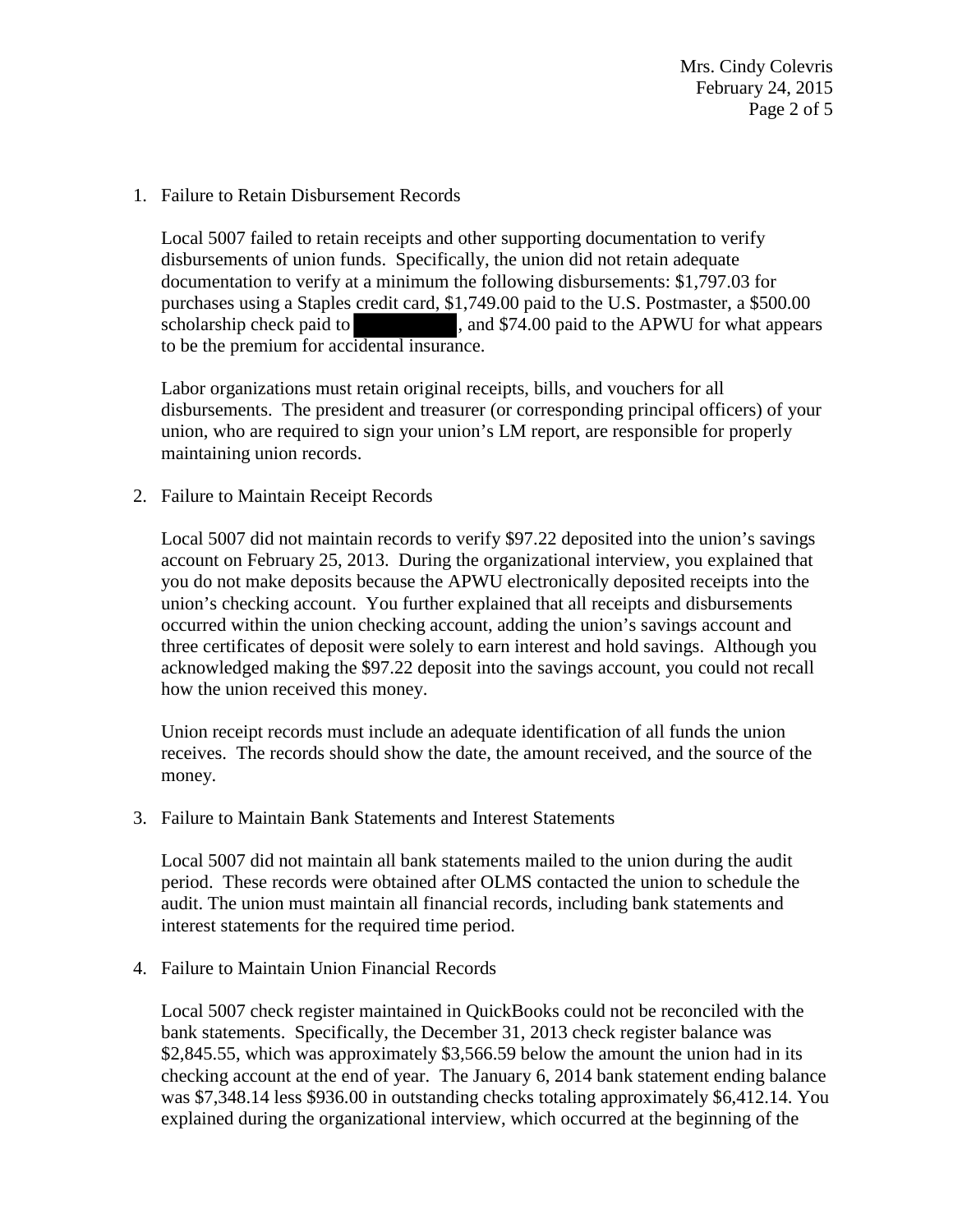audit, that you transferred \$1,500.00 from the union's savings account into the checking account in 2014 due to a low bank balance. However, the union's bank balance did not reflect the low balance as you described. Furthermore, you could not provide an explanation when this discrepancy was pointed out to you during the exit interview regarding why you transferred funds.

5. Failure to Maintain Asset Inventory

Local 5007 did not maintain a detail of assets in its possession to verify \$5,775.00 the union reported in Item 29 "Fixed Assets" on the union's LM-3 report.

The proper maintenance of union records is the personal responsibility of the individuals who are required to file Local 5007 LM-3 report. You should be aware that under the provisions of Section 209(a) of the LMRDA and Section 3571 of Title 18 of the U.S. Code, willful failure to maintain records can result in a fine of up to \$100,000 or imprisonment for not more than one year, or both.

 individuals who are responsible for filing the union's LM report. Under the provisions of Section 209(c) of the LMRDA and Section 3571 of Title 18 of the U.S. Code, willful destruction or falsification of records can result in a fine of up to \$100,000 or imprisonment for not more than one year, or both. The penalties provided in Section 209(c) and Section 3571 of Title 18 apply to any person who caused the violations, not just the

## Reporting Violations

The audit disclosed a violation of LMRDA Section 201(b), which requires labor organizations to file annual financial reports accurately disclosing their financial condition and operations. The Labor Organization Annual Report (Form LM-3) filed by Local 5007 for the fiscal year ended December 31, 2013 was deficient in the following areas:

## 1. Cash Reconciliation

Local 5007 reported in Item 25b (Cash) \$14,181.00 for the end of the reporting period. Per the union's bank statements for its checking account, savings account, and three certificates of deposit, less the two checks outstanding, the union had a cash balance of approximately \$21,916.30.

LM-3 Instructions note you are to enter in Item 25 "Cash" the total of all your organization's cash on hand and on deposit at the start and end of the reporting period in Columns (A) and (B), respectively. Include all cash on hand, such as undeposited cash, checks, and money orders; petty cash; and cash in safe deposit boxes. Cash on deposit includes funds in banks, credit unions, and other financial institutions, such as checking accounts, savings accounts, certificates of deposit, and money market accounts. Also include any interest credited to your organization's account during the reporting period. The LM-3 Instructions further note that the checking account balances reported should be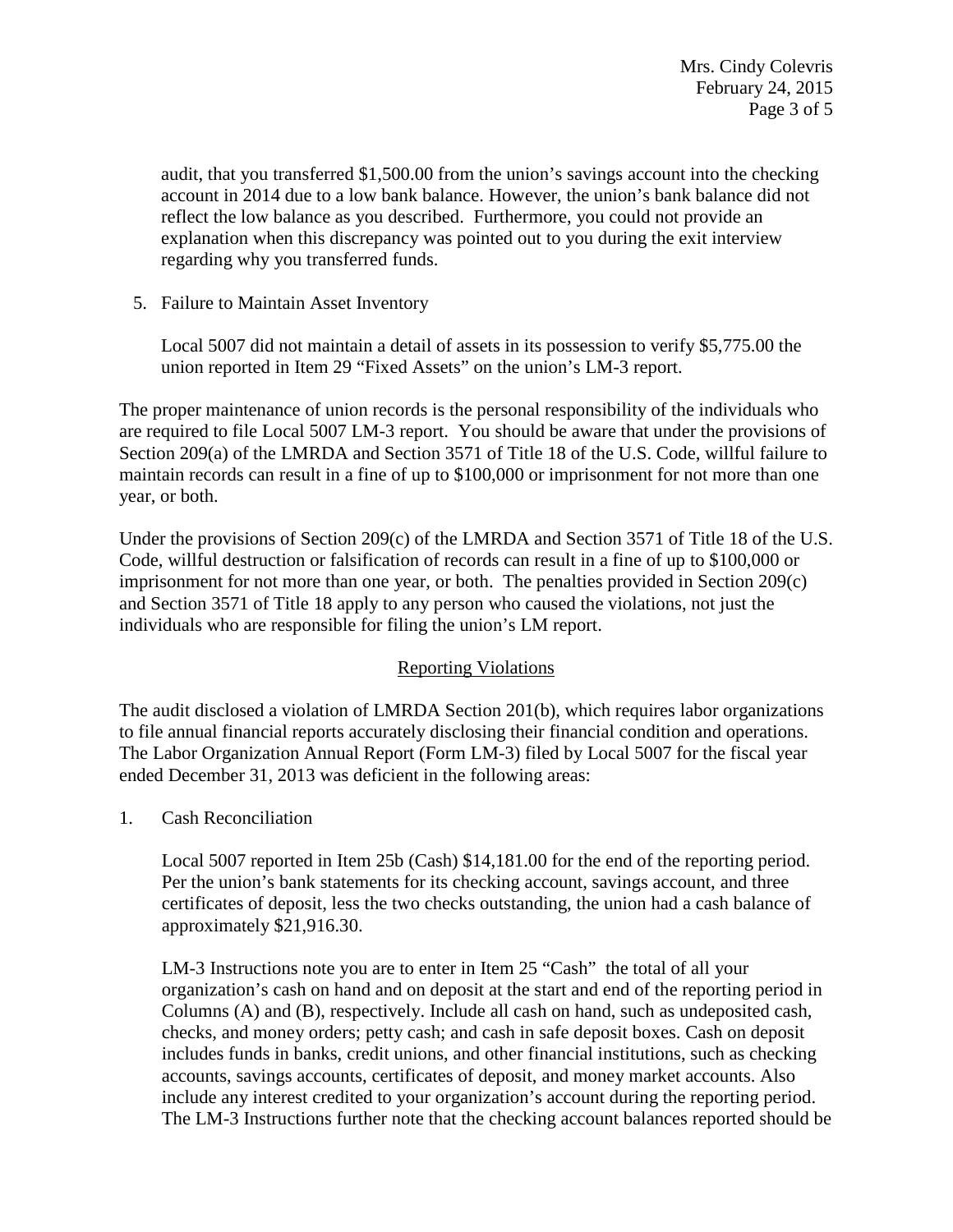obtained from your organization's books as reconciled with the balances shown on bank statements.

2. Interest

The union is required to report all receipts. Local 5007 did not report interest earned on its certificates of deposit and savings account that totaled approximately \$39.76.

LM-3 Instructions note that you are to enter in Item 41 "Interest and Dividends" the total amount of interest and dividends received by your organization from savings accounts, bonds, mortgages, loans, investments, and all other sources.

3. Other Receipts

Local 5007 did not report \$97.22 in receipts that you deposited into the union's savings account on the union's LM-3 report.

LM-3 Instructions note that you are to enter in Item 43 "Other Receipts" all receipts of your organization other than those reported in Items 38 through 42, including proceeds from the sale of supplies, loans obtained, repayments of loans made, rents, and funds collected for transmittal to third parties.

4. Committee on Political Action Funds – COPA

 The union raised approximately \$443.00 in funds for COPA at the membership meetings during fiscal year 2013. The union failed to report the collection and disbursement of these funds on the union's LM-3 report.

 that you are to report in Item 54 "Other Disbursements" all disbursements made by your LM-3 Instructions note you are to enter in Item 43 "Other Receipts" all receipts of your organization other than those reported in Items 38 through 42. The Instructions also notes organization not reported in Items 45 through 53, including transmittals of funds collected for third parties.

 (www.olms.dol.gov). The amended Form LM-3 should be submitted to this office at the above address as soon as possible, but not later than March 13, 2015. Before filing, review the report Local 5007 must file an amended Form LM-3 for the fiscal year ended December 31, 2013, to correct the deficient items discussed above. I provided you with a blank form and instructions, and advised you that the reporting forms and instructions are available on the OLMS website thoroughly to be sure it is complete, accurate, and signed properly with original signatures.